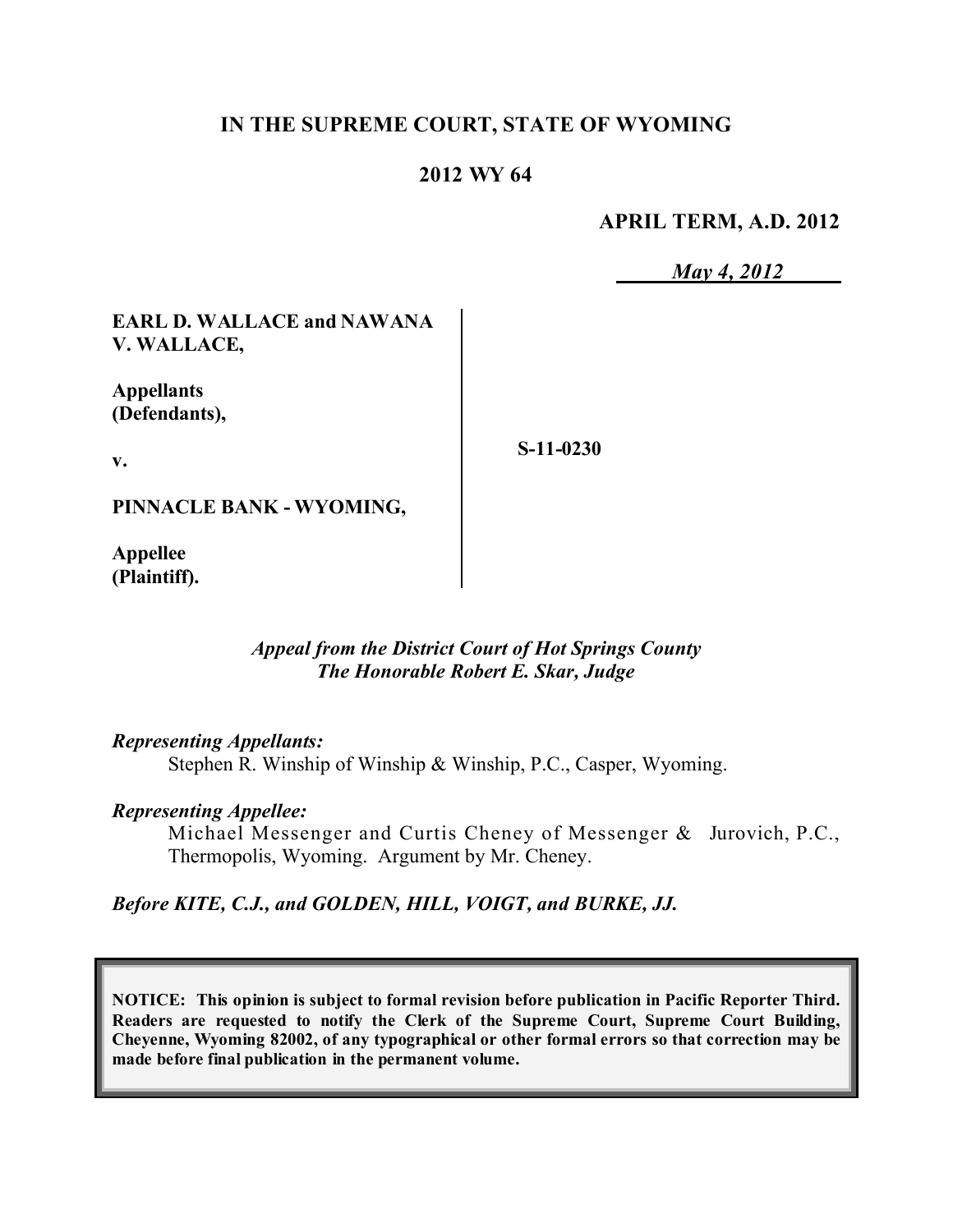## **GOLDEN**, Justice.

[¶1] Earl D. Wallace and Nawana V. Wallace (the Senior Wallaces) borrowed \$15,789 from Pinnacle Bank - Wyoming (Pinnacle) to finance a vehicle the Senior Wallaces purchased for their son and his wife (the Junior Wallaces). Although the Senior Wallaces borrowed the money in their own names and agreed to make the payments on the loan, the collateral for the loan was the vehicle they bought for and titled in the Junior Wallaces' names. To that end, the Junior Wallaces signed a Third Party Security Agreement pledging the vehicle as collateral.

[¶2] The day following the loan transaction, the Junior Wallaces filed a bankruptcy petition. During the course of the bankruptcy, the bankruptcy trustee seized and eventually sold the vehicle to benefit the bankruptcy estate. The Senior Wallaces thereafter stopped making payments on the loan.

[¶3] After making demand for payment, Pinnacle filed a complaint in district court seeking damages in the amount of the principal due on the note together with accrued interest, late fees, and attorney fees. The Senior Wallaces contended that because Pinnacle had not taken sufficient steps to protect the vehicle from seizure by the bankruptcy court, the Senior Wallaces no longer had any obligation to repay the loan. The district court rejected the defenses asserted by the Senior Wallaces and granted Pinnacle's motion for summary judgment. We affirm.

### **ISSUES**

[¶4] The Senior Wallaces present the following issues on appeal:

1. Whether Appellee is barred from collecting from Appellants due to the application of the doctrine of avoidable consequences?

2. Whether Appellants' loan obligation was discharged by a supervening frustration?

3. Whether Appellee's impairment of the collateral securing the loan precludes it from collecting on the loan?

4. When Appellee transferred its lien to the Bankruptcy Trustee, was Appellee no longer the proper party in interest to collect on the loan obligation?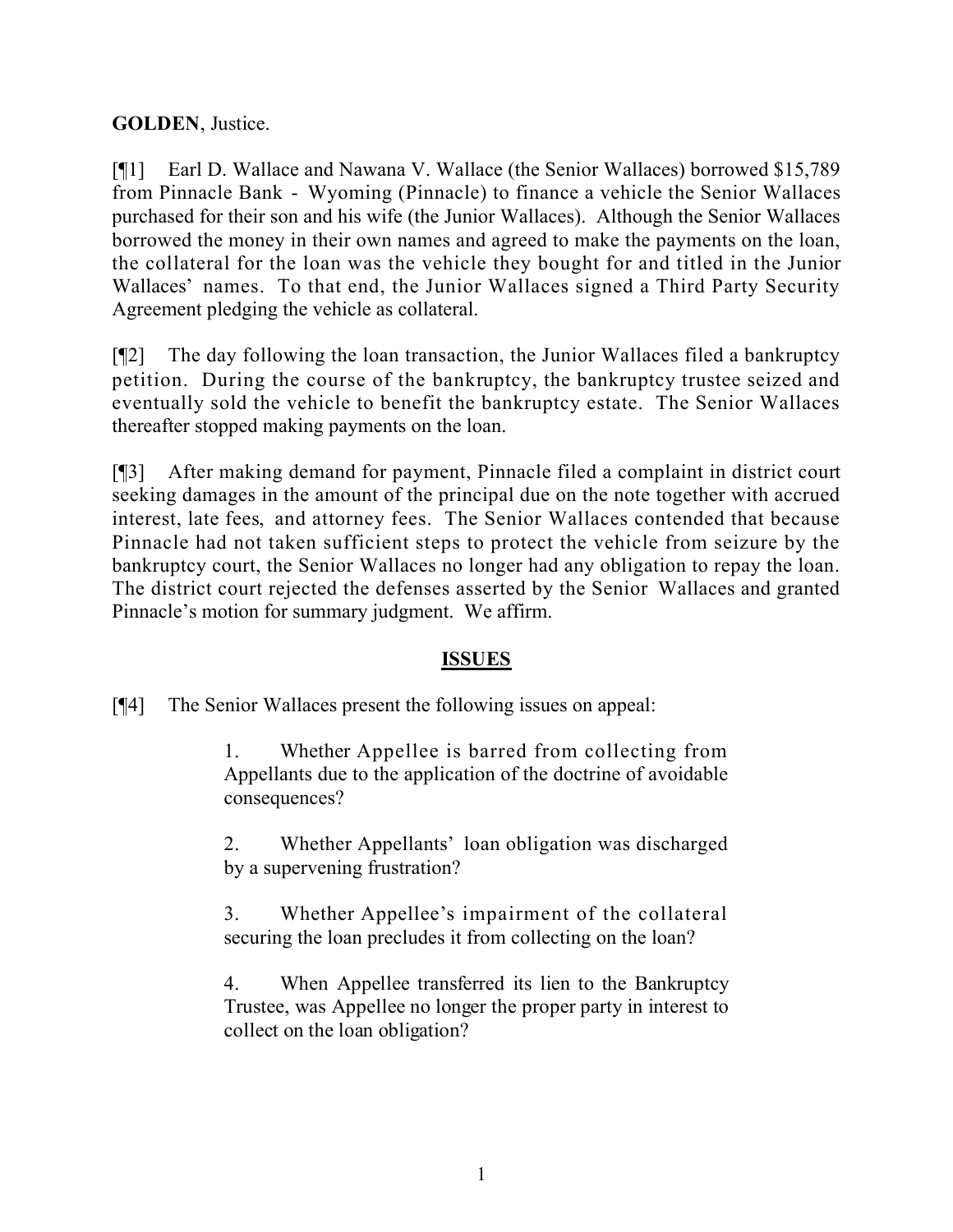5. Whether the failure to provide Appellants with notice of the sale of the collateral should have barred Appellee's suit?

# **FACTS**

[¶5] On Saturday, August 22, 2009, the Senior Wallaces purchased a 2009 Nissan Versa from a Riverton, Wyoming, automobile dealership. They paid for it in full with a check in the amount of \$15,779, and then on Monday, August 24, 2009, they borrowed \$15,789 from Pinnacle, a Thermopolis, Wyoming, bank, to cover the cost of the vehicle. In furtherance of the loan, the Senior Wallaces signed a document entitled "Note, Disclosure, and Security Agreement" (Loan Agreement).

[¶6] The Loan Agreement specified that the purpose of the loan was to provide a vehicle for the Senior Wallaces' son. To this end, during the meeting with the Pinnacle loan officer that handled the transaction, the auto dealership was contacted and asked to re-issue the Nissan's ownership documents in the Junior Wallaces' names. The dealership complied and issued a "Dealer Reassignment and Odometer Statement," dated August 22, 2009, in the Junior Wallaces' names and signed by the Junior Wallaces.

[¶7] Through the Loan Agreement, the Senior Wallaces agreed to repay the amount borrowed with monthly payments over the course of approximately five years. The Loan Agreement also contained a "Third Party Agreement" (Security Agreement), which was signed by the Junior Wallaces. Through the Security Agreement, the Junior Wallaces pledged the 2009 Nissan as collateral for the loan, but the Junior Wallaces assumed no obligation for the debt itself.

[¶8] On August 25, 2009, the day after execution of the Loan Agreement and the Security Agreement, the Junior Wallaces, who were residents of Idaho, filed a Chapter 7 bankruptcy petition in the United States Bankruptcy Court for the District of Idaho. As part of that filing, the Junior Wallaces listed the 2009 Nissan in a schedule of personal property that they owned.

[¶9] On February 17, 2010, during the course of the Junior Wallaces' bankruptcy proceeding, the bankruptcy trustee made a demand on Pinnacle to release its lien on the Nissan, on the ground that the lien was a preferential transfer. On February 25, 2010, Pinnacle stipulated to the release of its lien on the vehicle. On March 11, 2010, the bankruptcy trustee issued a notice of the intended sale of the vehicle and directed that any objections to that sale must be made within twenty days. On April 8, 2010, the Junior Wallaces, through their bankruptcy attorney, filed an objection to the sale, but the objection was withdrawn the following day. On April 26, 2010, the bankruptcy court approved the stipulation between the bankruptcy trustee and Pinnacle to avoid Pinnacle's lien on the vehicle.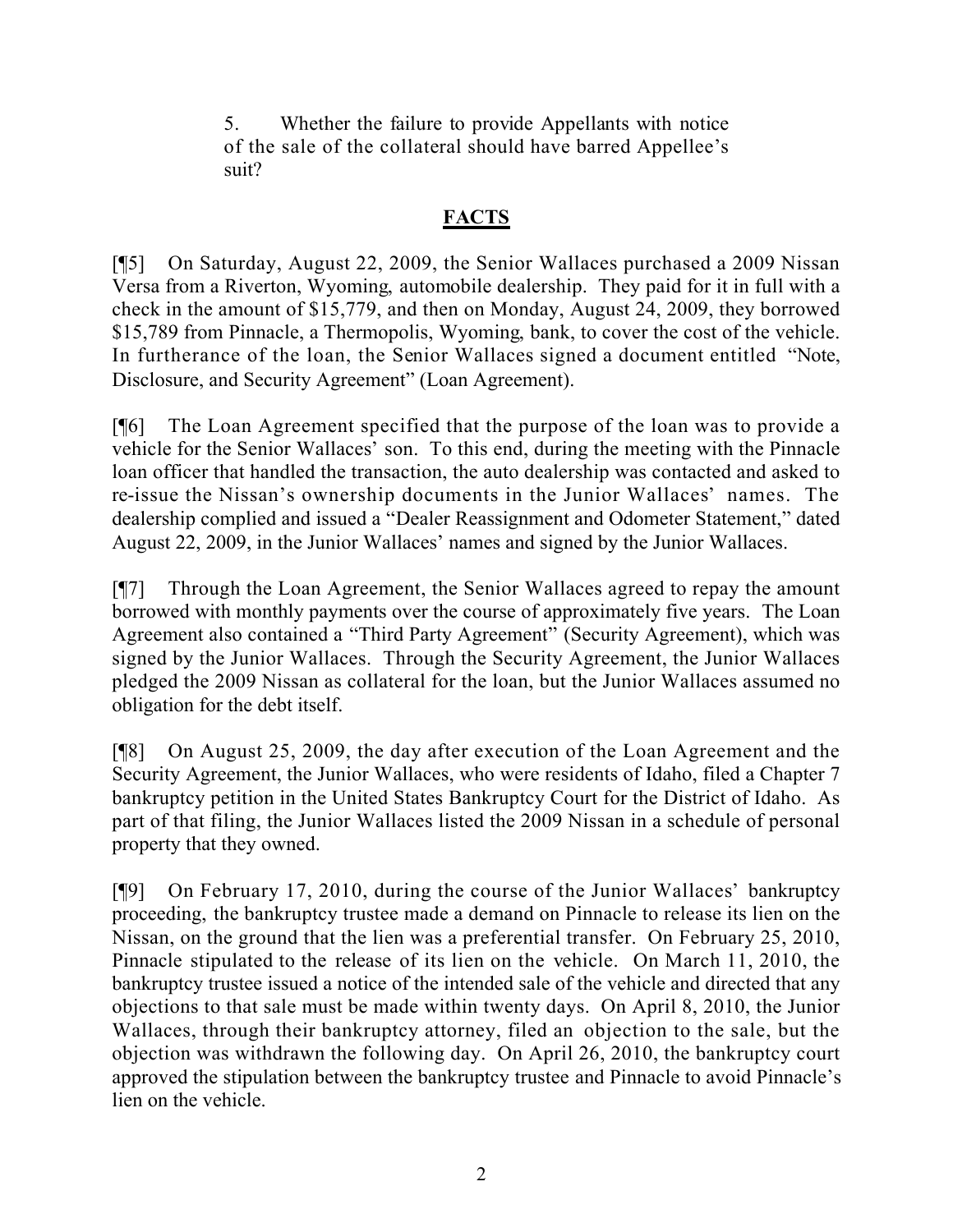[¶10] The Senior Wallaces made payments as required by the Loan Agreement through July 8, 2010. They stopped making payments owing a principal balance of \$13,611.82. After the Senior Wallaces refused Pinnacle's demand for payment, Pinnacle filed a complaint seeking damages in the amount of the principal due on the note together with accrued interest, late fees, and attorney fees. The district court granted Pinnacle's summary judgment motion, explaining:

> All right. Based on what I've heard here today, the Court is going to grant Summary Judgment in favor of the Plaintiffs on their note. The Court finds that the object and purpose of the loan was not frustrated by the efforts of the Bank in this matter. That the Defendants are not the primary beneficiary of the collateralized loan, it's really there to protect the bank, and under this circumstance the Defendants are the debtors under the loan and are responsible to make the payments. The failure of the collateral was not a failure of the underlying note.

#### **STANDARD OF REVIEW**

 $[11]$  Motions for summary judgment come before the trial court pursuant to Rule 56(c) of the Wyoming Rules of Civil Procedure, which provides that

> [t]he judgment sought shall be rendered forthwith if the pleadings, depositions, answers to interrogatories, and admissions on file, together with the affidavits, if any, show that there is no genuine issue as to any material fact and that the moving party is entitled to a judgment as a matter of law.

*Formisano v. Gaston*, 2011 WY 8, ¶ 3, 246 P.3d 286, 288 (Wyo. 2011). We review a grant of summary judgment as follows:

> We review a summary judgment in the same light as the district court, using the same materials and following the same standards. [*Snyder v. Lovercheck,* 992 P.2d 1079, 1083 (Wyo. 1999)]; *40 North Corp. v. Morrell*, 964 P.2d 423, 426 (Wyo. 1998). We examine the record from the vantage point most favorable to the party opposing the motion, and we give that party the benefit of all favorable inferences that may fairly be drawn from the record. *Id*. A material fact is one which, if proved, would have the effect of establishing or refuting an essential element of the cause of action or defense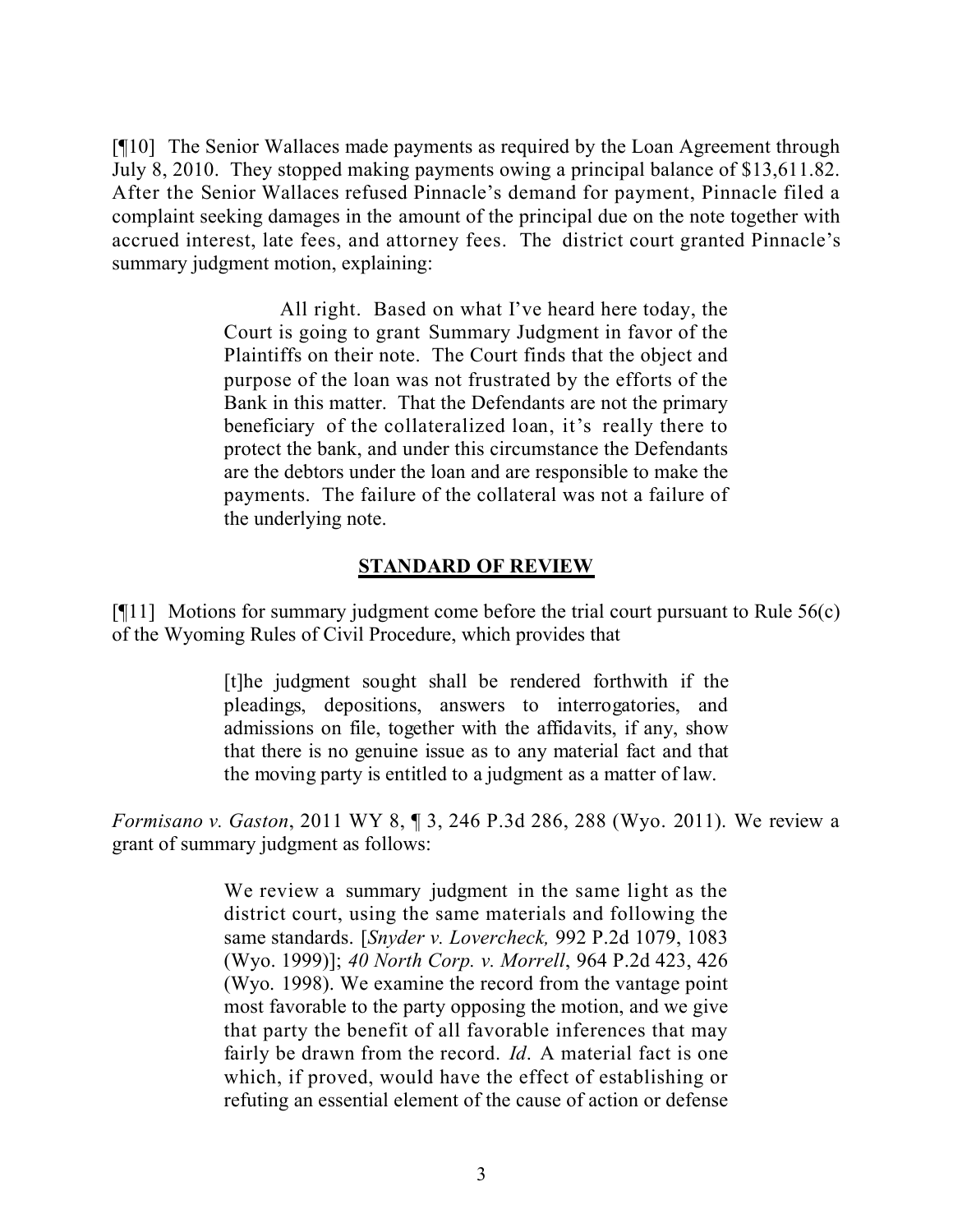asserted by the parties. *Id*. If the moving party presents supporting summary judgment materials demonstrating no genuine issue of material fact exists, the burden is shifted to the non-moving party to present appropriate supporting materials posing a genuine issue of a material fact for trial. *Roberts v. Klinkosh*, 986 P.2d 153, 155 (Wyo. 1999); *Downen v. Sinclair Oil Corp.*, 887 P.2d 515, 519 (Wyo. 1994). We review a grant of summary judgment deciding a question of law de novo and afford no deference to the district court's ruling. *Roberts v. Klinkosh*, 986 P.2d at 156; *Blagrove v. JB Mechanical, Inc.*, 934 P.2d 1273, 1275 (Wyo. 1997).

*Lindsey v. Harriet*, 2011 WY 80, ¶ 18, 255 P.3d 873, 880 (Wyo. 2011).

# **DISCUSSION**

[¶12] The Senior Wallaces do not dispute that they entered into the Loan Agreement with Pinnacle or that they defaulted on that loan still owing \$13,611.82, plus interest. They instead contend that their obligation to repay the amount they borrowed was extinguished when the collateral vehicle was lost to the bankruptcy estate. Specifically, the Senior Wallaces contend that they are no longer obligated to repay Pinnacle because: 1) Pinnacle failed to mitigate its damages by contesting the bankruptcy trustee's claim to the vehicle; 2) the Loan Agreement was discharged by a supervening frustration; 3) Pinnacle is no longer the proper party in interest to enforce the Loan Agreement; and 4) Pinnacle's claim is barred by the Uniform Commercial Code (U.C.C.).

### **1. Failure to Mitigate Damages**

[¶13] The Senior Wallaces contend that when the Junior Wallaces filed their bankruptcy petition, the Junior Wallaces had neither title to nor possession of the Nissan, and that Pinnacle was thus negligent in stipulating to a release of its lien. The Senior Wallaces argue then that it was Pinnacle's own negligence that caused it to lose the collateral for its loan and that Pinnacle thereby failed to mitigate its damages and should be barred from any recovery.

[¶14] We agree that under certain circumstances a party's failure to mitigate its damages may present a bar to recovery. *See Kerbs v. Walck*, 2010 WY 53, ¶ 33, 229 P.3d 974, 981 (Wyo. 2010). This case does not present such circumstances.

[¶15] First, the Senior Wallaces' argument is premised on its insistence that Pinnacle had a duty to protect the collateral vehicle from seizure by the bankruptcy trustee after the Junior Wallaces filed their bankruptcy petition. No such duty can be found in the Loan Agreement. The Loan Agreement in fact provides to the contrary. Under the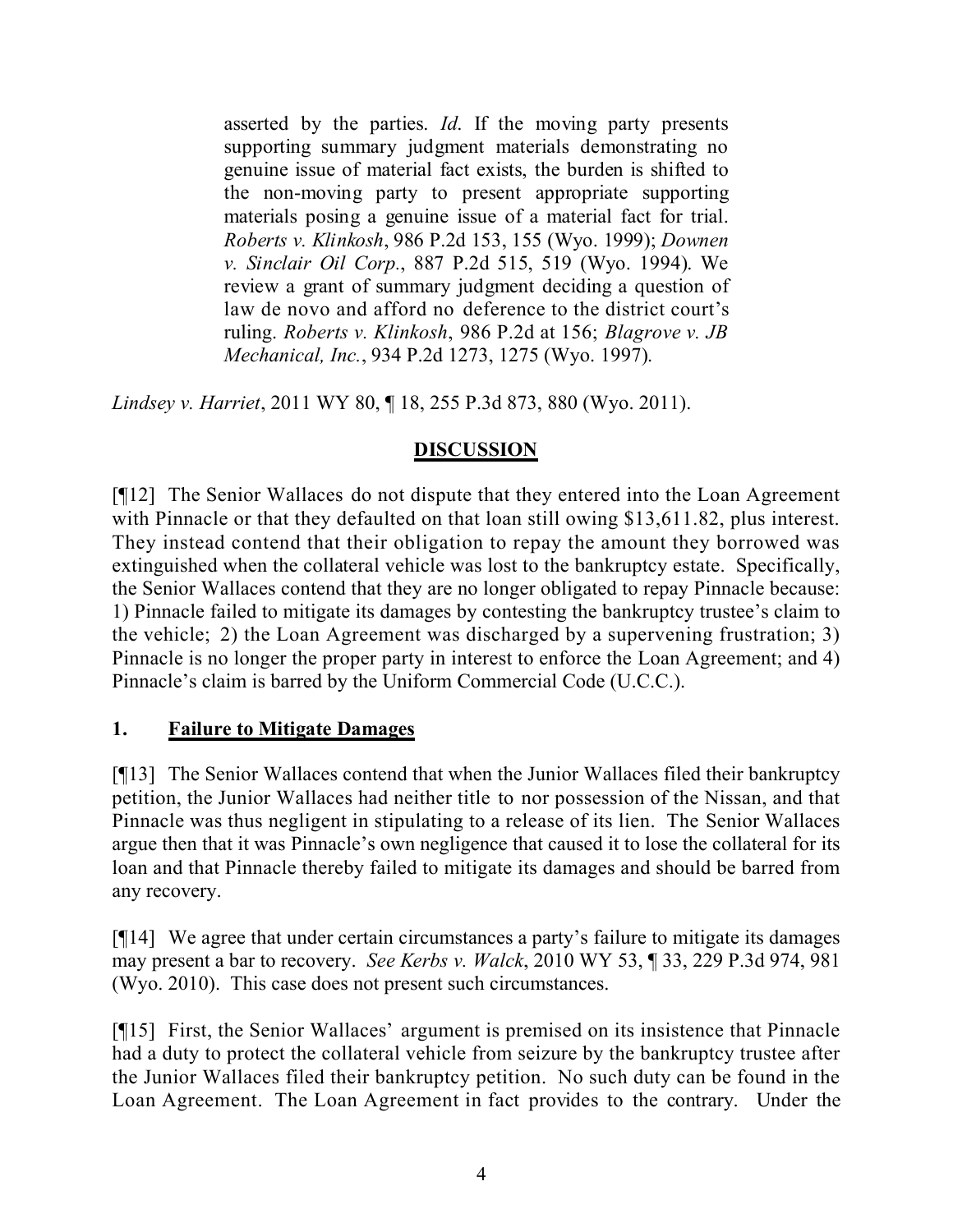"Additional Terms" section applicable to the Senior Wallaces' Loan Agreement, the document provides that Pinnacle "may release any Borrower, endorser, guarantor, surety, accommodation maker, or any other cosigner," and Pinnacle "may release, substitute, or impair any Property securing this Loan Agreement." Pinnacle was thus under no obligation to protect its lien on the collateral vehicle from seizure by the bankruptcy trustee.

[¶16] Second, the Loan Agreement specifically gives Pinnacle several remedies to choose from in the event of a default. Pinnacle was permitted, among other remedies, to demand payment on all or any part of the amount owing under the Loan Agreement, to demand delivery of the collateral property and dispose of that property as provided by law, or to use any other remedy provided by law. Likewise, by law, Pinnacle, like any other creditor, was permitted, among other remedies, to take possession of the property and accept it as payment in full or sell it, or to take a judgment on the underlying obligation and proceed under the judgment. *See Eggeman v. Western Nat'l Bank*, 596 P.2d 318, 321-22 (Wyo. 1979). Not only was Pinnacle under no obligation to protect its lien on the collateral vehicle, it was under no obligation to foreclose on that collateral for repayment in the event of a default.

[¶17] Finally, even if the Loan Agreement itself did not preclude the Senior Wallaces' mitigation argument, that argument is misplaced in these circumstances because of the simple fact that when Pinnacle released its lien on the collateral vehicle, it had no damages to mitigate. Pinnacle did not suffer damages until the Senior Wallaces defaulted on the Loan Agreement, several months after Pinnacle released its lien. If there were a duty to mitigate, it would not have been implicated until well after Pinnacle released its lien.

# **2. Discharge by Supervening Frustration**

[¶18] The Senior Wallaces next argue that they are excused from performance under the Loan Agreement based on the doctrine of commercial frustration. Specifically, the Senior Wallaces contend that the purpose of the loan was to allow them to purchase a vehicle for their son, and when Pinnacle released its lien on that vehicle, thereby allowing the bankruptcy trustee to seize the vehicle, Pinnacle effectively destroyed "the basic assumption underlying the loan." We do not agree that Pinnacle's action frustrated the purpose of the loan and reject this as a basis to excuse the Senior Wallaces' performance under the Loan Agreement.

[¶19] This Court has defined the doctrine of commercial frustration in the following terms:

> " \* \* \* The doctrine of commercial frustration is close to but distinct from the doctrine of impossibility of performance.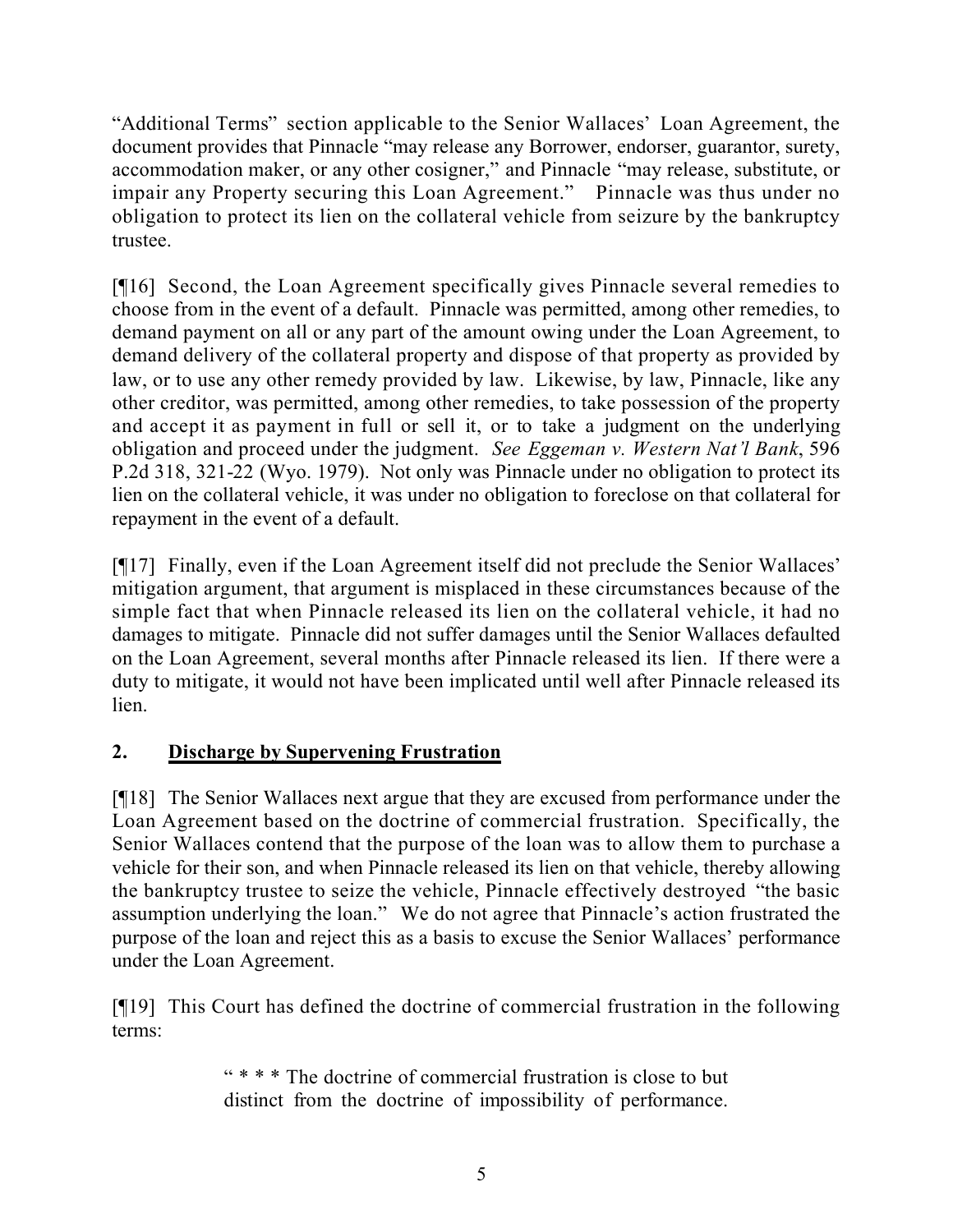Both concern the effect of supervening circumstances upon the rights and duties of the parties but in cases of commercial frustration '[p]erformance remains possible but the expected value of performance to the party seeking to be excused has been destroyed by a fortuitous event, which supervenes to cause an actual but not literal failure of consideration.' *Lloyd v. Murphy*, 25 Cal.2d 48, 153 P.2d 47, 50 (Cal. en banc 1944)."

*Downing v. Stiles*, 635 P.2d 808, 811 (Wyo. 1981) (quoting *Howard v. Nicholson*, 556 S.W.2d 477, 482 (Mo. App. 1977)). The party seeking to be excused from performance under a contract based on this doctrine must prove the following elements:

- 1. The contract is at least partially executory.
- 2. A supervening event occurred after the contract was made.
- 3. The non-occurrence of such event was a basic assumption on which the contract was made.
- 4. Such occurrence frustrated the party's principal purpose for the contract.
- 5. The frustration was substantial, and
- 6. The party has not agreed, expressly or impliedly, to perform in spite of the occurrence of the event.

*Downing*, 635 P.2d at 814-15.

[¶20] We need not address each of these elements, because it is clear that the Senior Wallaces cannot prove the third element set forth above – that is, that Pinnacle's retention of its lien was "a basic assumption on which the contract was made." This argument, like the mitigation argument, is based on the premise that the collateral provision in the Loan Agreement was meant to benefit or protect the borrower, and that Pinnacle had a duty to hold and protect its collateral lien. The Loan Agreement does not support that premise. The Loan Agreement, as discussed above, allows Pinnacle to release, substitute or impair the loan's collateral, and for its remedies, to foreclose on the collateral or take any other lawful action. The Loan Agreement's terms make it clear that the pledging of collateral is solely for the protection and benefit of the bank, and it is impossible to argue that a basic assumption on which the loan was made was that Pinnacle would not release its lien, when the Loan Agreement itself expressly allows Pinnacle to do just that.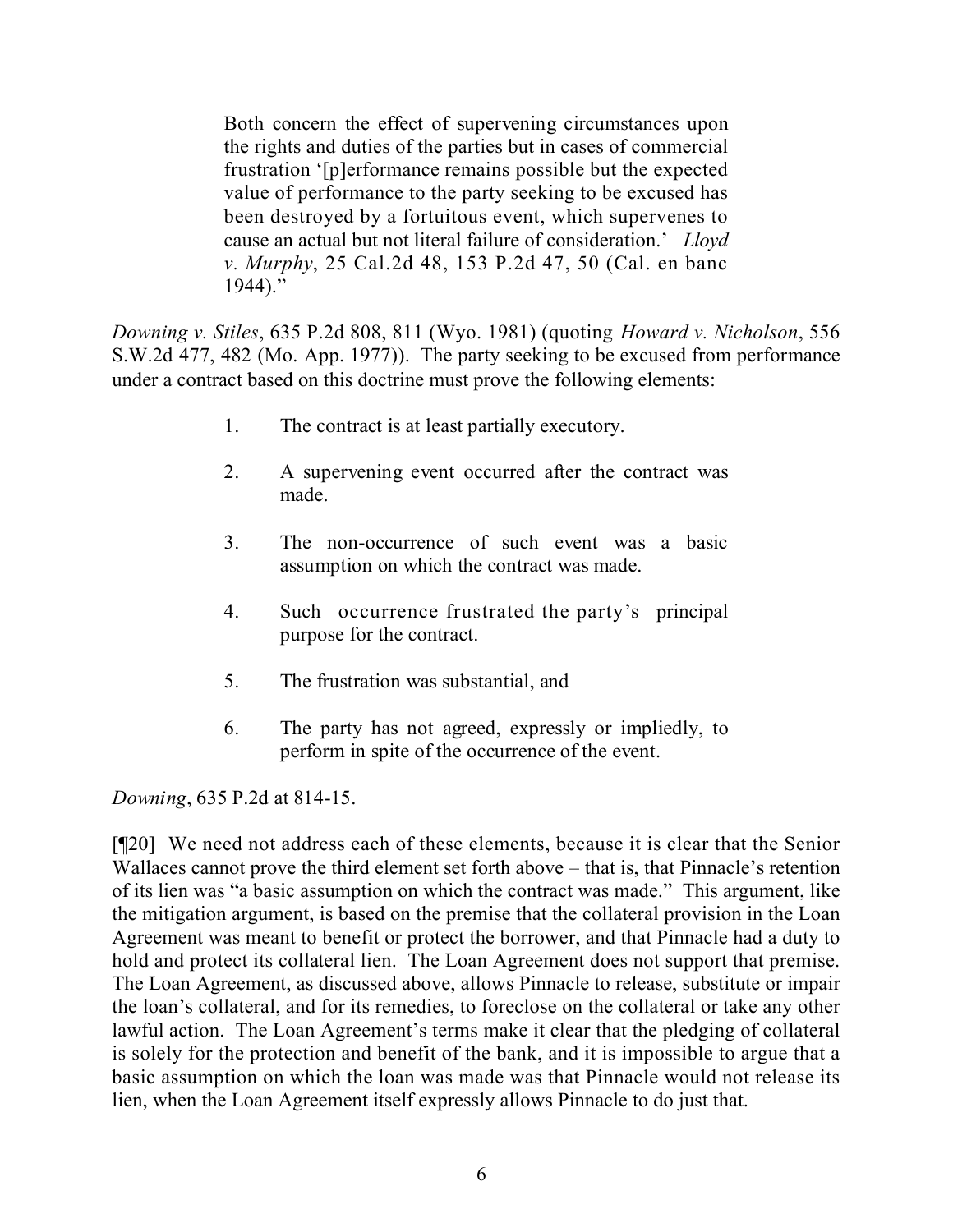[¶21] Moreover, there was no failure of consideration. Pinnacle agreed to loan the Senior Wallaces \$15,789, which loan the Senior Wallaces indicated in the Loan Agreement would be used to purchase a vehicle for their son. It is undisputed that Pinnacle did make the loan to the Senior Wallaces, that the Senior Wallaces did purchase a 2009 Nissan, and that the Senior Wallaces did transfer that vehicle to the Junior Wallaces. Pinnacle performed as required under the Loan Agreement, there was no supervening frustration of the Agreement's purpose, and the Senior Wallaces are not excused from their obligations under the Loan Agreement.

# **3. Proper Party in Interest**

[¶22] The Senior Wallaces argue next that the collateral and note were inextricably intertwined and when Pinnacle released its lien, it transferred to the bankruptcy trustee both the lien and the underlying note. Thus, they contend, Pinnacle no longer has a note on which to seek judgment. This argument finds no support in law and is contrary to the terms of the Loan Agreement, the Security Agreement and the bankruptcy court's "Order Approving Stipulation for Avoidance of Lien."

[¶23] As the Senior Wallaces correctly note, this Court has recognized that an assignment of a note carries its attached mortgage or lien with it, while an assignment of the mortgage or lien alone is a nullity. *See Bradburn v. Wyoming Trust Co. of Casper*, 51 Wyo. 73, 88, 63 P.2d 792, 797 (1936). This does little, however, to guide our decision here, where it is clear that the Loan Agreement and the Security Agreement are separate agreements, and Pinnacle did not transfer its Loan Agreement.

[¶24] The Loan Agreement was the note from the Senior Wallaces agreeing to repay the Pinnacle loan, which also allowed Pinnacle to release any collateral securing the loan. The Security Agreement was the third-party agreement signed by the Junior Wallaces pledging the vehicle as collateral for the loan, without any agreement by the Junior Wallaces to be personally responsible for the debt under the Loan Agreement. Under these circumstances, the debt, by the terms of the Loan Agreement, survives separation from the collateral. Whether the lien has any separate meaning in the bankruptcy context or any other context is immaterial. Pinnacle seeks enforcement of the Loan Agreement, not its lien.

[¶25] Additionally, there is no indication in the bankruptcy court's "Order Approving Stipulation for Avoidance of Lien" that Pinnacle transferred the Loan Agreement. The order does not address Pinnacle's note from the Senior Wallaces, or in any manner make that note property of the bankruptcy estate. Instead, the order's clear objective, as indicated by its title, was simply to avoid Pinnacle's lien on the vehicle. Specifically, the order directed that "Pinnacle Bank's lien in a 2009 Nissan Versa owned by the Debtors (the "Vehicle") is hereby avoided and the Vehicle and all proceeds therefrom constitutes